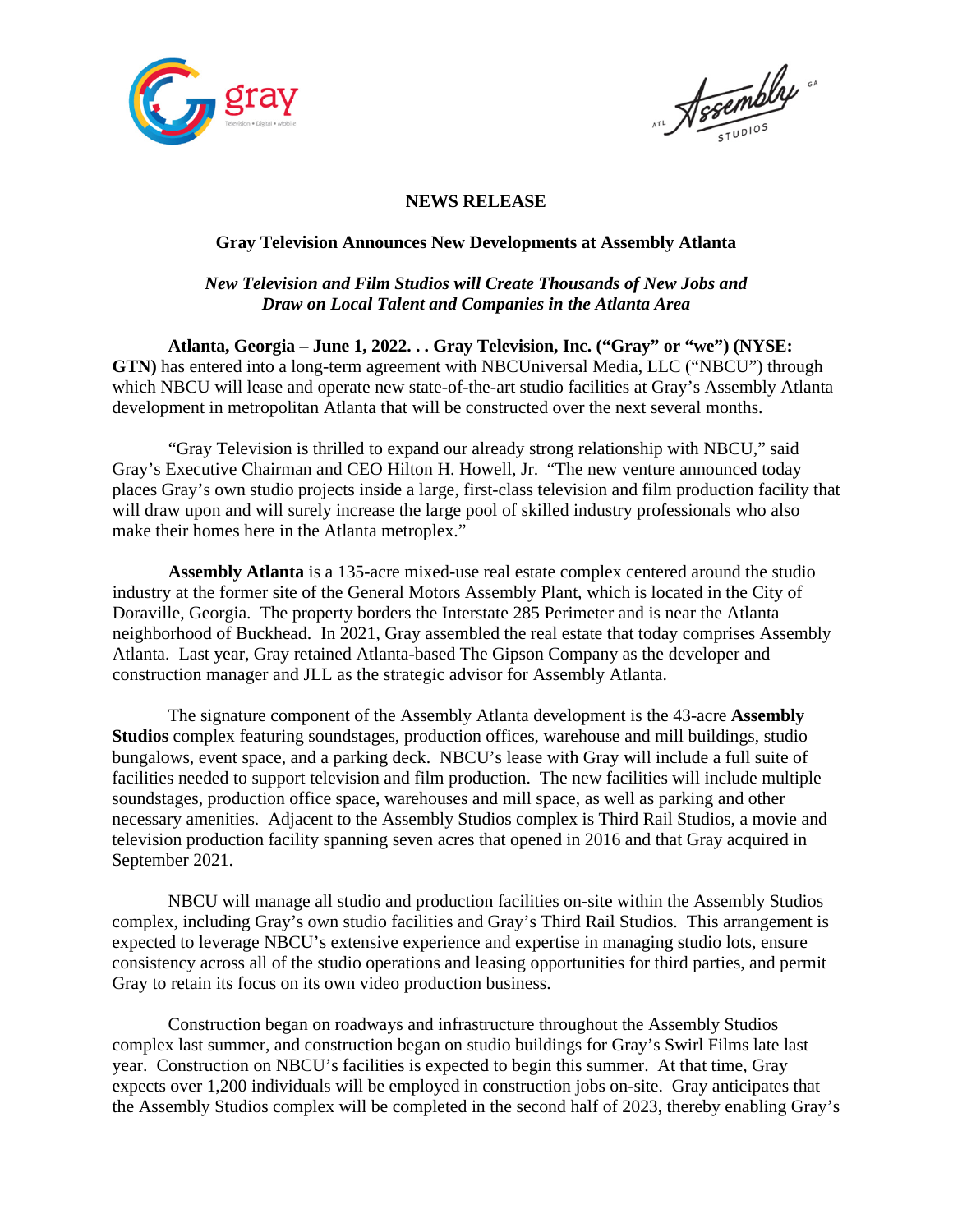Swirl Films, NBCU and any third-party tenants to commence film and television productions in the new facilities before the end of next year. When fully operational, over 4,000 people will be expected to work within Assembly Studios and Third Rail Studios, and the productions filmed there will support thousands of additional new jobs in the community.

Outside of the Assembly Studios complex, current plans for Assembly Atlanta include mixed use and commercial buildings around a town center concept when completed in the next five to seven years. The long-term development plans include a boutique hotel, townhouses and apartments, entertainment venues including e-gaming facilities, a conference center, and office buildings. The properties, including the landscaped streets, parks, and green space, will be designed to enable location shooting throughout Assembly Atlanta for productions filming within the soundstages of Assembly Studios. Gray anticipates selling and leasing various parcels to third parties to construct and operate the retail, residential, office, and other amenities within the Assembly Atlanta complex outside of Assembly Studios.

In light of the agreements announced today and with construction at the site progressing ahead of schedule, Gray now updates its capital expenditure guidance related to Assembly Atlanta to a range of \$130 million to \$140 million in 2022, with approximately \$80 million to \$90 million of additional capital spending related to Assembly Atlanta in 2023. These capital expense amounts are net of currently anticipated proceeds from property sales and certain other incentive payments that Gray expects to receive this year.



Rendering Above of Assembly Atlanta.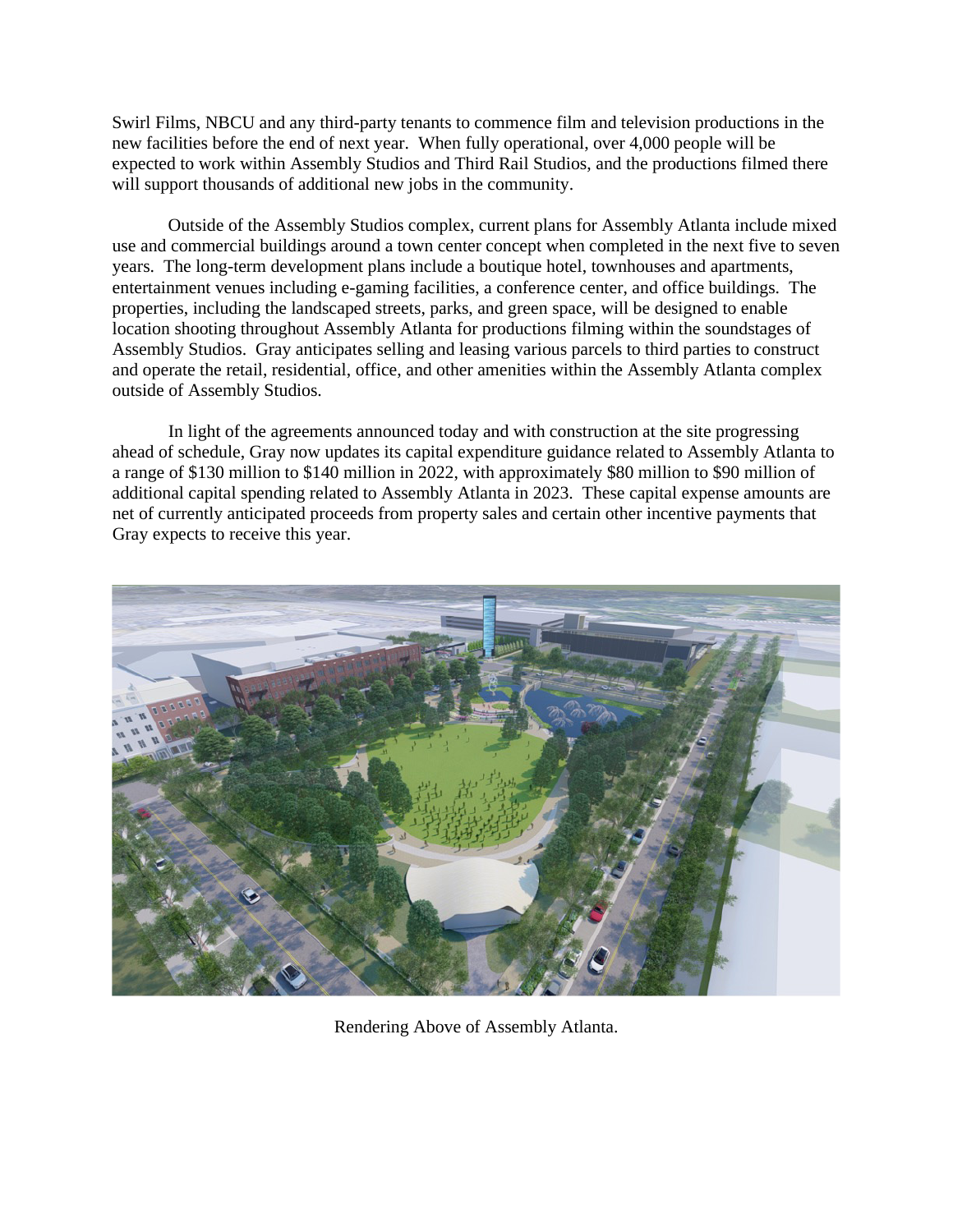

Rendering Above of an entrance to Assembly Studios.

### **About Gray:**

Gray Television, Inc. is a multimedia company headquartered in Atlanta, Georgia. We are the nation's largest owner of top-rated local television stations and digital assets in the United States that serve 113 television markets reaching approximately 36 percent of US television households. This portfolio includes 80 markets with the top-rated television station and 100 markets with the first and/or second highest rated television station. We also own video program companies Raycom Sports, Tupelo Honey, and PowerNation Studios, as well as Third Rail Studios. For further information, please visit [www.gray.tv.](http://www.gray.tv/)

### **Forward-Looking Statements:**

This press release contains certain forward-looking statements that are based largely on Gray's current expectations and reflect various estimates and assumptions by Gray. These statements are all statements other than those of historical fact, and may be identified by words such as "estimates," "expect," "anticipate," "will," "implied," "assume" and similar expressions. Forwardlooking statements are subject to certain risks, trends and uncertainties that could cause actual results and achievements to differ materially from those expressed in such forward-looking statements. Such risks, trends and uncertainties, which in some instances are beyond Gray's control, include Gray's ability to complete Assembly Studios on the terms and within the timeframe currently contemplated or at all, whether expected benefits can be achieved on a timely basis or at all, estimates of future expenses and other future events. Gray is subject to additional risks and uncertainties described in Gray's annual and quarterly reports filed with the Securities and Exchange Commission from time to